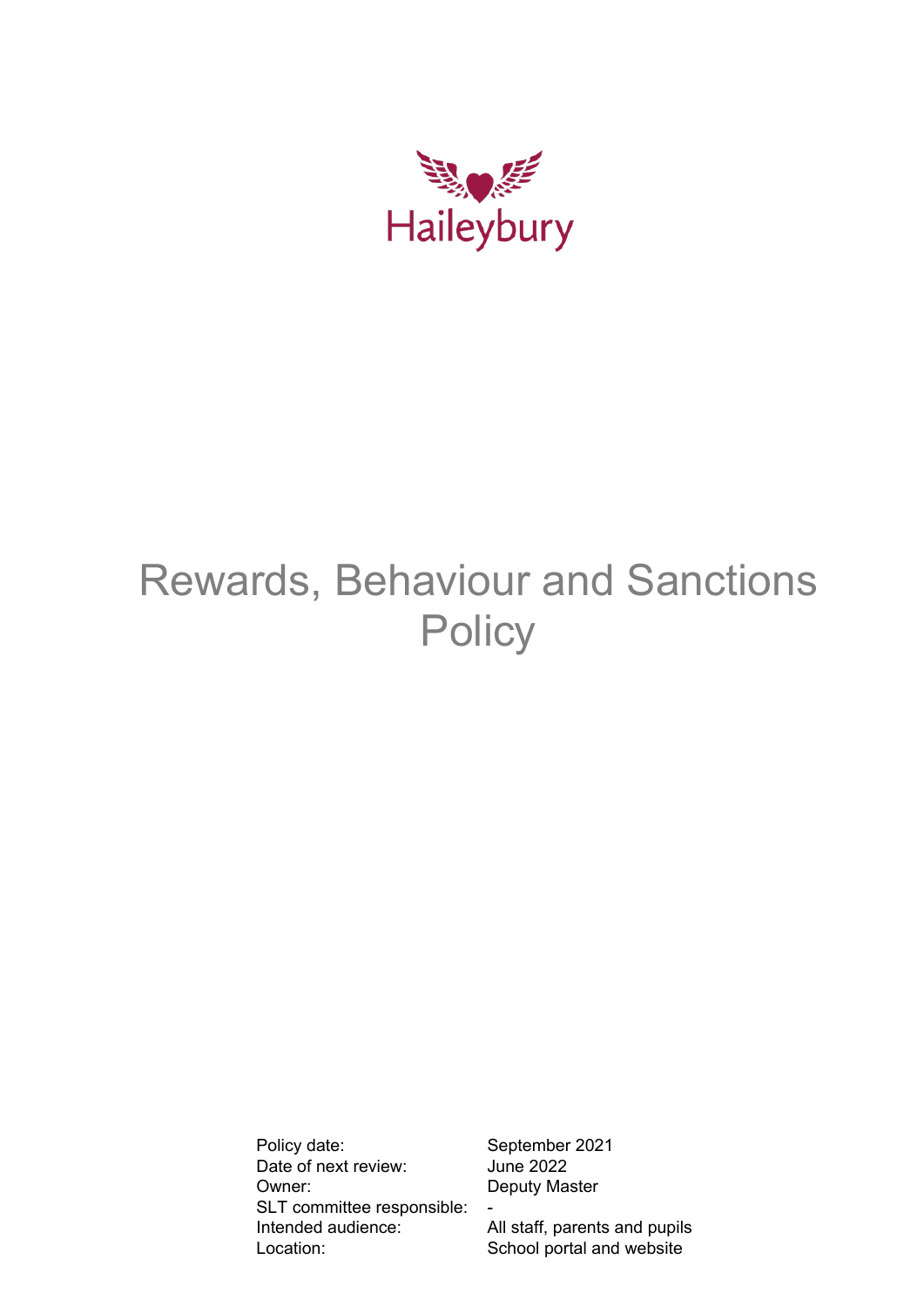## **1. Introduction**

- 1.1 Haileybury is a Christian foundation and the School's ethos and values reflect this. At Haileybury, we aim to:
	- Provide a spiritual, ethical and intellectual framework within which fundamental issues can be explored and informed choices made.
	- Nourish a respect for all individuals (regardless of age, gender identity, sexuality, race, nationality or ethnicity).
	- Encourage a willingness to help others.
	- Foster excellence in scholarship and academic studies.
	- Be a happy and purposeful school with a culture of inclusivity that celebrates diversity.
	- Offer an experience rich in variety, challenge and reward.
- 1.2 We aim to give all of our pupils the opportunity to discover and develop their talents to the full; be they academic, artistic, cultural or sporting. We also hope they will grow as human beings and that they will develop a sense of self-discipline within a firm ethical, moral and spiritual framework.

## **2. Pupil Behaviour**

2.1 **Our Expectations:** We expect good behaviour from all of our pupils so that they can flourish in a well-ordered community; so that they can achieve success and develop their self-confidence. We are committed to being a welcoming and friendly community, where pupils are encouraged to respect one another and to be helpful and tolerant in their approach. It follows that all pupils should be free from discrimination of any kind.

We provide a comprehensive pastoral support system for all pupils through which good behaviour is taught and exemplified. Pastoral support is provided by, amongst others, the School Chaplain, House Matrons, Housemasters/Housemistresses (HMs), Tutors, the School Counsellor, the School Doctor, the Proctor, the Deputy Master and the Master.

Our rules, rewards and sanctions are set out in the Pupil Handbook which is given to all new pupils at the start of their time at Haileybury. The handbook is also sent to new parents and is posted online. All pupils new to the School and those at key transition points are made aware of the expectations that the School has of them regarding behaviour and discipline. Every pupil is issued a new copy of the Pupil Handbook when it is updated.

Pupils are encouraged to recognise the importance of good behaviour in various ways including:

- In PSHE and religious studies classes where the values of friendship and tolerance are stressed.
- In Chapel where Christian values and the importance of love, tolerance and being a good neighbour are regularly taught. Pupils have the chance to lead worship in Chapel as well as to receive these important messages from others.
- In tutorial sessions where groups and also individuals meet with their tutor and discuss incidents, issues, values and concerns.
- In House, where the HM, Tutor and Matron will regularly praise achievement and will have many opportunities for one-to-one discussion with pupils. HMs also relay news about achievement and good conduct to parents.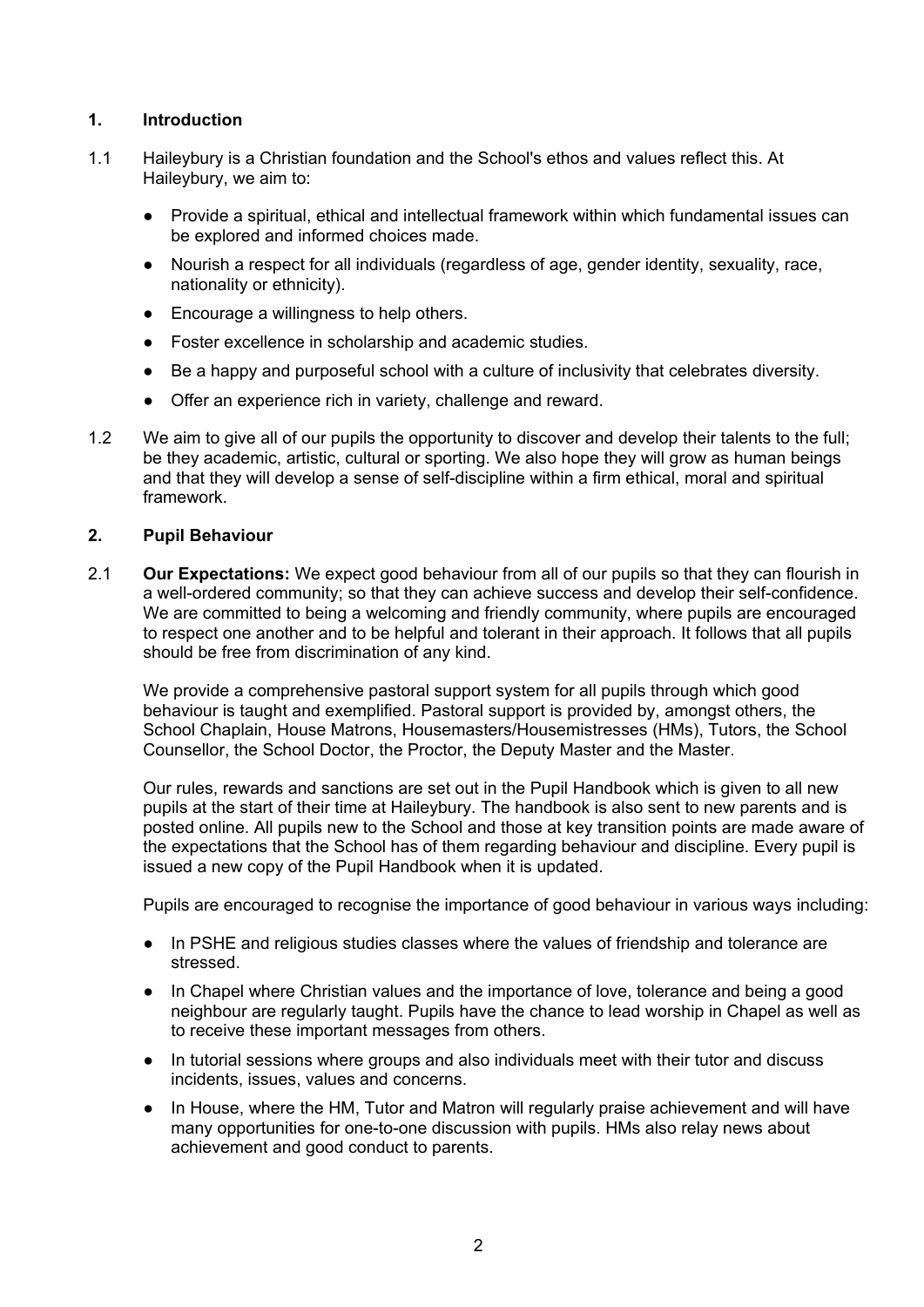All of these aspects work to support our Countering-Bullying Policy by raising standards of behaviour and reducing the likelihood of bullying.

- *2.2* **Behaviour Issues and Child Protection:** In assessing cases of poor behaviour, consideration should be given as to whether the behaviour in question gives cause to suspect that a child is suffering, or is likely to suffer, significant harm. Consideration should also be given as to whether poor behaviour could be the result of an unmet special educational need or disability or because a pupil is experiencing transitional difficulties, perhaps when moving from another country or school. Where these causes of bad behaviour might be relevant, parents, guardians and other agencies may be consulted and the appropriate school policy followed.
- 2.3 **Rewards and Incentives:** Pupils respond best to recognition, appreciation and encouragement and, with this in mind, there is a strong emphasis on praise, encouragement and reward at Haileybury. Staff are encouraged to give praise where it is due, including providing feedback to a Tutor/Housemaster/Housemistress or the Head of Year/Head of Performance when a pupil does well.

One way in which pupils can receive recognition for achievement is through the Yellow, Blue and Green Ticket system. These are registered on iSAMS.

- **Yellow Tickets** are used to commend improvement as well as to recognise outstanding achievement in academic work. For example:
	- An outstanding piece of Prep or class work.
	- A significant improvement in the quality of a piece of Prep or class work (i.e. showing considerable improvement from one task to the next).
	- Outstanding progress at a certain stage in a project or extended piece of work.
	- A presentation to the class that demonstrates effort or achievement beyond the expected level.
	- An excellent contribution to a group task.
	- A significant improvement in a subject-specific skill.
	- An excellent piece of extension work.
	- An intelligent and thoughtful contribution to a lesson showing that the pupil has done some reading or research outside of class.
	- A significant improvement in focus and motivation within a subject.

The following steps will be used to congratulate pupils for gaining a specific number of yellow tickets within a term:

- 7 = announced in tutor group meetings & year group assembly.
- 14 = announced in Call in House by HM and email sent from HoY.
- 21 = announced in Lists and congratulatory meeting with the Deputy Head (Academic).
- 30 = congratulatory meeting with the Master.
- **Blue Tickets** may be awarded to a pupil when they have shown kindness, thoughtfulness and delivered acts of service to others in the community, for example:
	- Outstanding support for or kindness to peers.
	- Outstanding 'Community Action' work (volunteering, service programme, outreach programme).
	- One-off acts of kindness and generosity.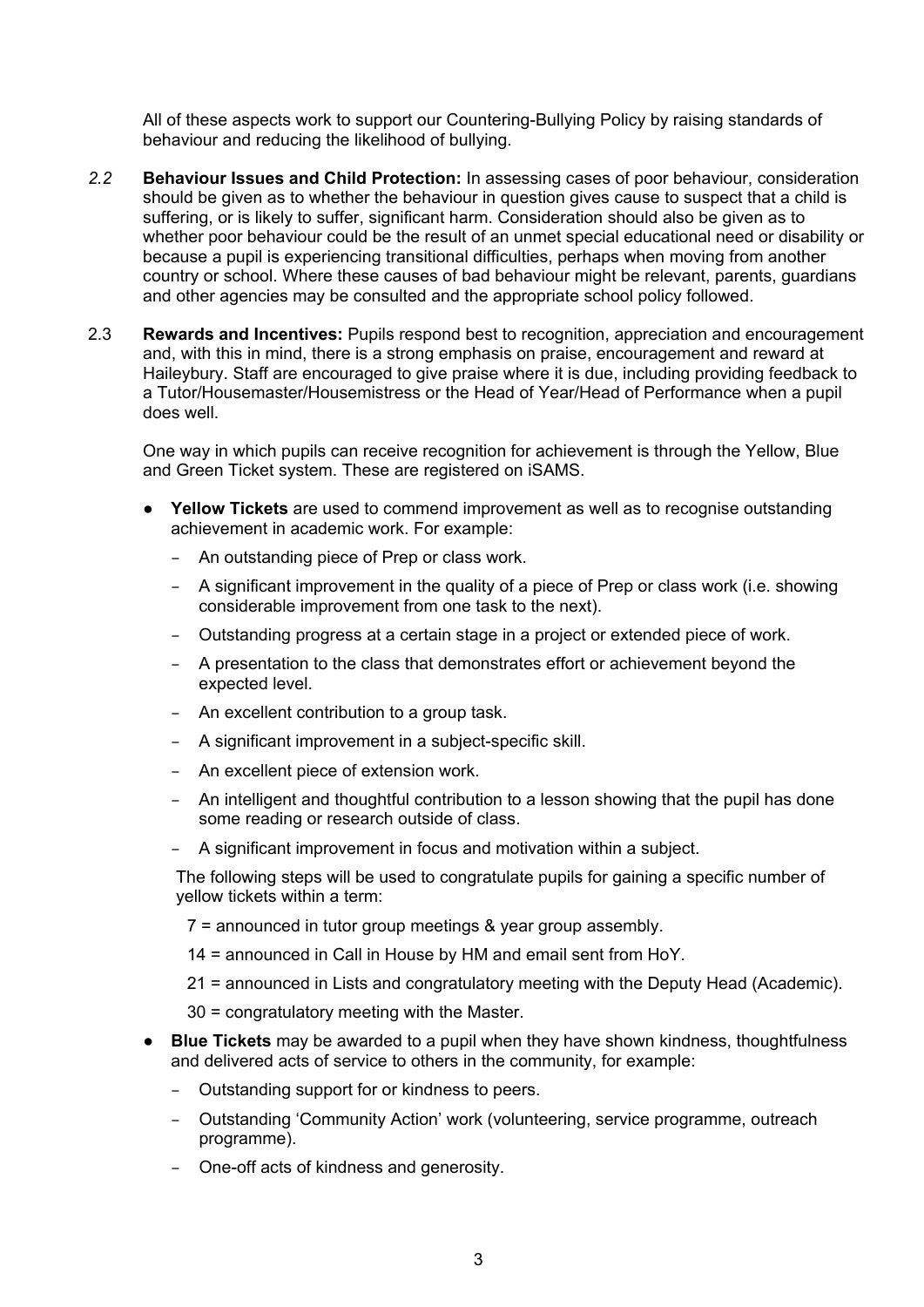- Helping others in any school context.
- Significant commitment to service projects over a period of time.
- **Green Tickets** may be awarded to a pupil when they have shown outstanding achievement or significant improvement in their co-curricular endeavours, for example:
	- Outstanding effort, achievement or improvement in any area of co-curricular activity.
	- An excellent performance for a school sports team, or in a concert or drama production.
	- Outstanding commitment to an optional activity, club or society.
	- Excellent leadership in CCF, or any other co-curricular area.
	- Significant improvement in a skill.
- **Colours** are awarded to recognise distinction in the co-curricular field. This will embrace sport, music, drama, service and other conspicuous contributions to the co-curricular life of the School.

In addition, other mechanisms exist for the recognition of positive achievement, as follows:

- Recognition for individual or team achievements at House Meetings.
- Announcement of particularly prominent individual or team successes at Lists (School Assembly) on Monday mornings. This will include the award of cups, trophies and prizes as appropriate.
- The presentation of certificates by the Master in Lists on Monday mornings.
- The award of prizes on Speech Day as a result of achievement and involvement in the activities of the School.
- 2.4 **Pupil Leadership** We are keen for the pupils to express their opinion about how the School is managed through their representatives in the School Senate. Each House has representatives from the Sixth Form and the Middle School. Lower School also has its own Senate which includes representatives from each tutor group.

Pupils are also encouraged to behave well and act as positive role models to each other and to the wider community through a variety of activities. For example:

- In sports and games, where they learn to accept victory and defeat in a sporting fashion and with good grace.
- In community service, where they learn to appreciate their own good fortune and the importance of giving willing and consistent support to others in the community.
- In seeking to become Heads of House or College Prefects within the School, pupils in the Lower Sixth write letters of application. Those who are appointed as College Prefects will be expected to lead by example in setting high standards of behaviour for others to follow. As emphasised in the Countering-Bullying Policy, such senior pupils have a significant role in the prevention and reporting of bullying behaviour.

# **3. The Role of the Teacher**

3.1 Teachers play a key role in fostering good standards of behaviour, developing good relationships between adults and pupils at the School and thus supporting the School's Countering-Bullying Policy. The School's expectations are set out at Staff Induction when a new teacher joins the School. Additional targeted sessions offering support and further training to staff on various aspects of pupil and staff behaviour are covered within Haileybury's Professional Development Programme.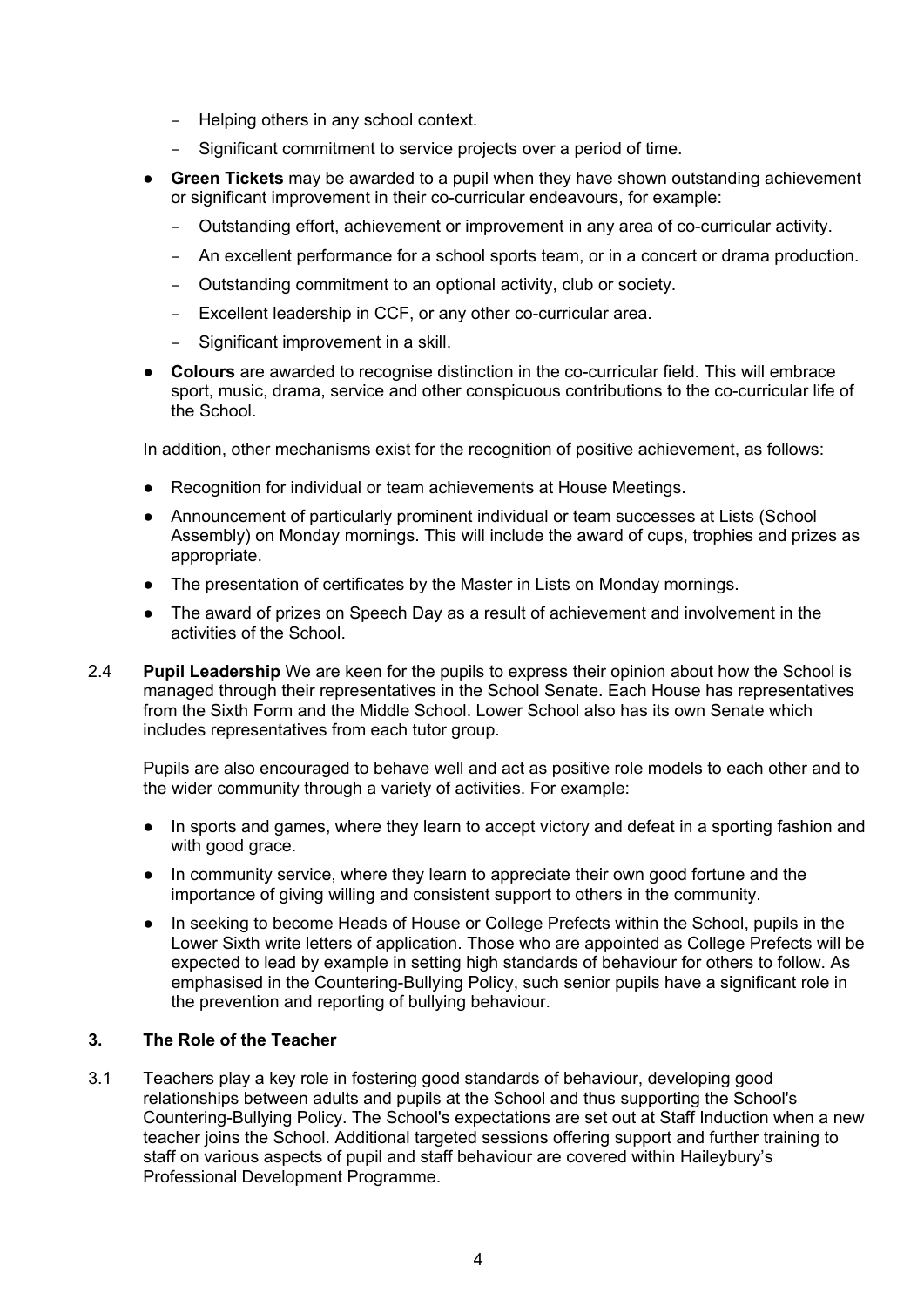- 3.2 The School's expectations of teaching staff are that they will:
	- Have high expectations of pupils in their behaviour and achievement in lessons.
	- Provide consistent classroom management of the pupils in lesson time.
	- Model good behaviour in their own conduct and manner towards the pupils. Such behaviourmodelling will be a significant factor in preventing pupils from adopting bullying behaviour in their conduct towards one another.
	- Insist on good conduct on the sports field.
	- Discuss issues with tutees in one-to-one and group sessions
	- Challenge examples of poor behaviour, including peer-on-peer abuse, and any form of unconscious bias or discrimination

#### **4. Sanctions**

- 4.1 **General Principles:** We believe that the essence of all discipline is self-discipline; the aim of the teacher must be to develop this quality in pupils. All pupils are asked and expected to:
	- Co-operate with their teachers and treat them with respect.
	- Co-operate with their fellow pupils and treat them with respect.
	- Help to promote a constructive and purposeful attitude in the School.
	- Speak the truth and act honestly.
	- Aim to do their best in all they undertake.
	- Maintain high standards of behaviour and appearance.
	- Accept reprimand with good grace when they fall short of these expectations.

Recognising that an important part of growing up is learning to accept that wrong actions attract consequences, we try to keep sanctions to a minimum. Teachers are encouraged to address any unacceptable behaviour themselves on a direct basis with the pupil(s) who are giving cause for concern. If, having tried personal admonition, further action is necessary, the next step is to issue a red flag on iSAMS. More serious incidents should be recorded on CPOMS as a 'behaviour related log'.

As part of the follow-up for poor behaviour, we believe that we have a responsibility to educate pupils about why their actions were inappropriate. In certain cases, such as acts of discrimination, we recognise that for a change in behaviour to be sustained, so too should this input. Accordingly, if it is deemed appropriate by the Proctor, some students might be placed on the **Anti-Discrimination Programme**, an intensive course which enables individuals to engage with high-quality educational materials and in an ongoing dialogue with the Diversity and Inclusion Coordinator to better understand their behaviour.

There will be certain situations where the use of mediation or the principles of **Restorative Justice** would be appropriate. The School will always seek to use Restorative Justice where it can be positively implemented to enhance student relationships and behaviour.

Where a pupil or a group of pupils behaves poorly outside the school grounds and that behaviour is likely to bring the School into disrepute or to cause repercussions for the orderly running of the School, Haileybury reserves the right to take action against that pupil or group of pupils. Examples of such circumstances could include behaviour while travelling to or from school, while at away matches or whilst off-site but in a local town. The full range of sanctions may be considered for use in responding to such cases.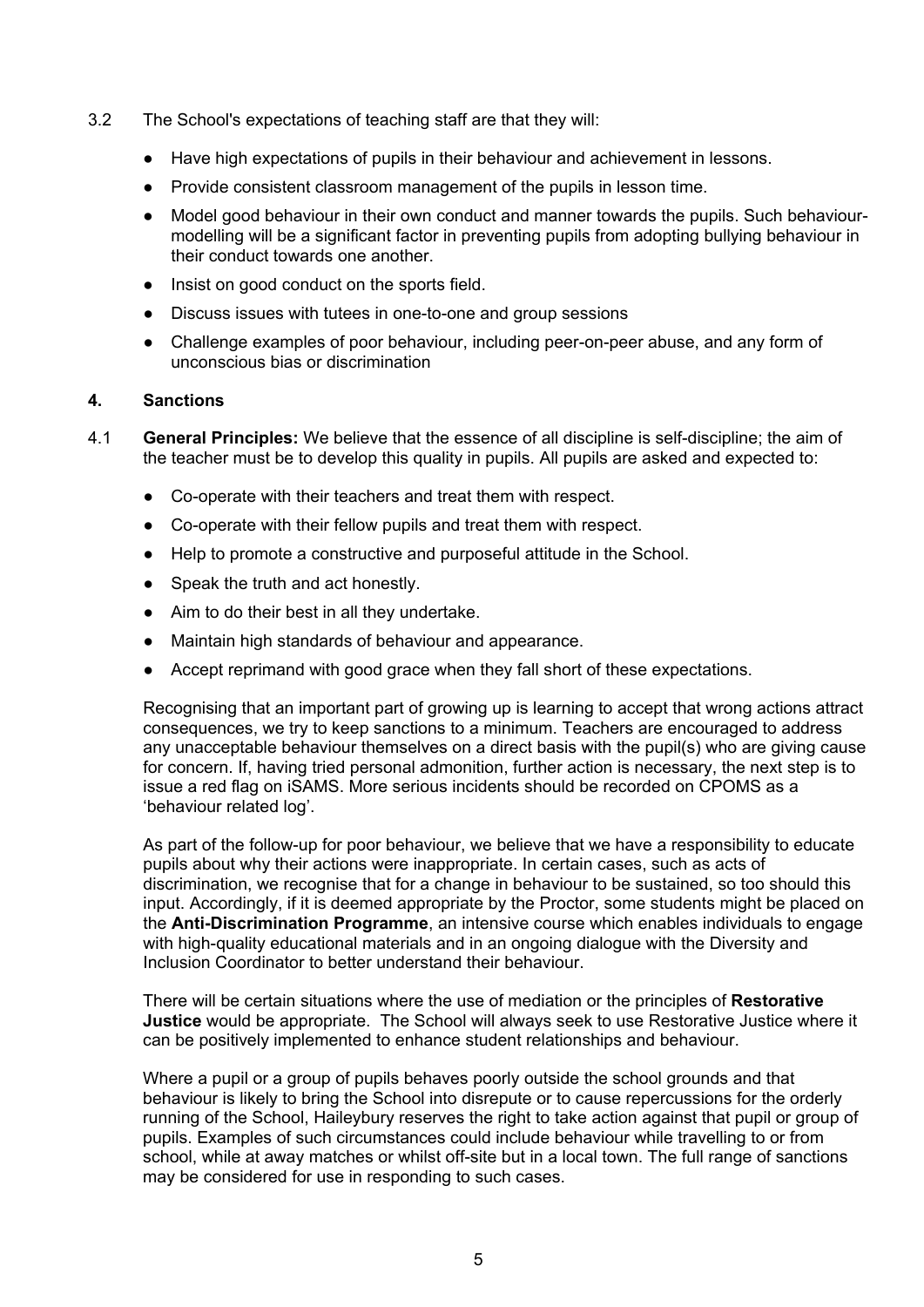The sanctions below are permitted at Haileybury. This list is not exhaustive and additional sanctions may be issued at the Master's discretion.

- 4.2 **School Sanctions:** School sanctions are issued by the HM, Proctor, Deputy Master or another senior member of staff. Meal cards are issued to pupils who persistently miss meals (or a particular meal e.g. breakfast); uniform cards are issued to those who break the School's uniform rules. Staff issuing school sanctions will log incidents using iSAMS.
- 4.3 **House-Based Sanctions:** The HM and House Tutor Team will explain to all pupils the expectation of good, considerate and appropriate behaviour in order for the House to function effectively and for the benefit of all. When a pupil's behaviour falls short of these expectations e.g. talking after lights out, disrupting study sessions, not signing out when leaving House during free-time, using mobile 'phones during study or after lights out - the HM/Tutor/Matron will choose the course of action to take. This may include initially reminding them of the rules, issuing a verbal warning or issuing a sanction. The following list of sanctions is not exhaustive but is indicative of the type and extent of the sanctions issued:
	- House Gating (confinement to House for a period no longer than 24 hours without authorisation from the Proctor).
	- Signing in with the HM/Tutor during free time.
	- Early bedtimes (only in exceptional circumstances to include loss of weekend exeat privileges).
	- Early morning registration (no earlier than 7:00am).
	- House detention to a maximum of one hour.
	- Pupil separation (for example to an alternative room) during study period.
	- Overnight confiscation of mobile telephone / iPad / electronic devices.

HMs will seek authorisation of the Proctor to use sanctions not listed above. House staff issuing House-based sanctions will log all incidents using the 'House Sanctions' flag in iSAMS.

4.4 **Classroom Behaviour Management:** It is always best for classroom teachers to try and resolve issues with pupils through dialogue. However, in some situations it is necessary for teachers to use sanctions. The School, and all members of staff, hold the highest expectations of all of our pupils. Our belief is that every single pupil has the right to learn in a focused, committed and safe environment. We expect that all pupils will be prepared for their lessons, will focus during their lessons and will be polite and courteous to their fellow learners.

Accordingly, we reward and sanction pupils' behaviour and attitudes during lessons. Where a pupil has completed a single piece of work to a brilliant standard, or is consistently performing to a high level, they should be awarded a Yellow Ticket as explained above.

Where a pupil is inadequately prepared for a lesson, the teacher will flag this using the iSAMS behaviour flagging system under the category 'Organisation'.

Within an individual lesson, if a pupil is behaving poorly, it is expected that they will receive a verbal warning. In the first instance, a teacher may choose to manage this within the lesson, either by moving the pupil, by keeping them back at the end of the lesson, or by using their tone of voice to clarify their expectations.

If this behaviour continues, it will be recorded on iSAMS as a Behaviour Flag, under the category 'Focus'. Flags can be given when pupils are off task, talking, shouting out or distracting each other. Where pupils' attitude is poor, either in being rude to pupils or to staff, this can be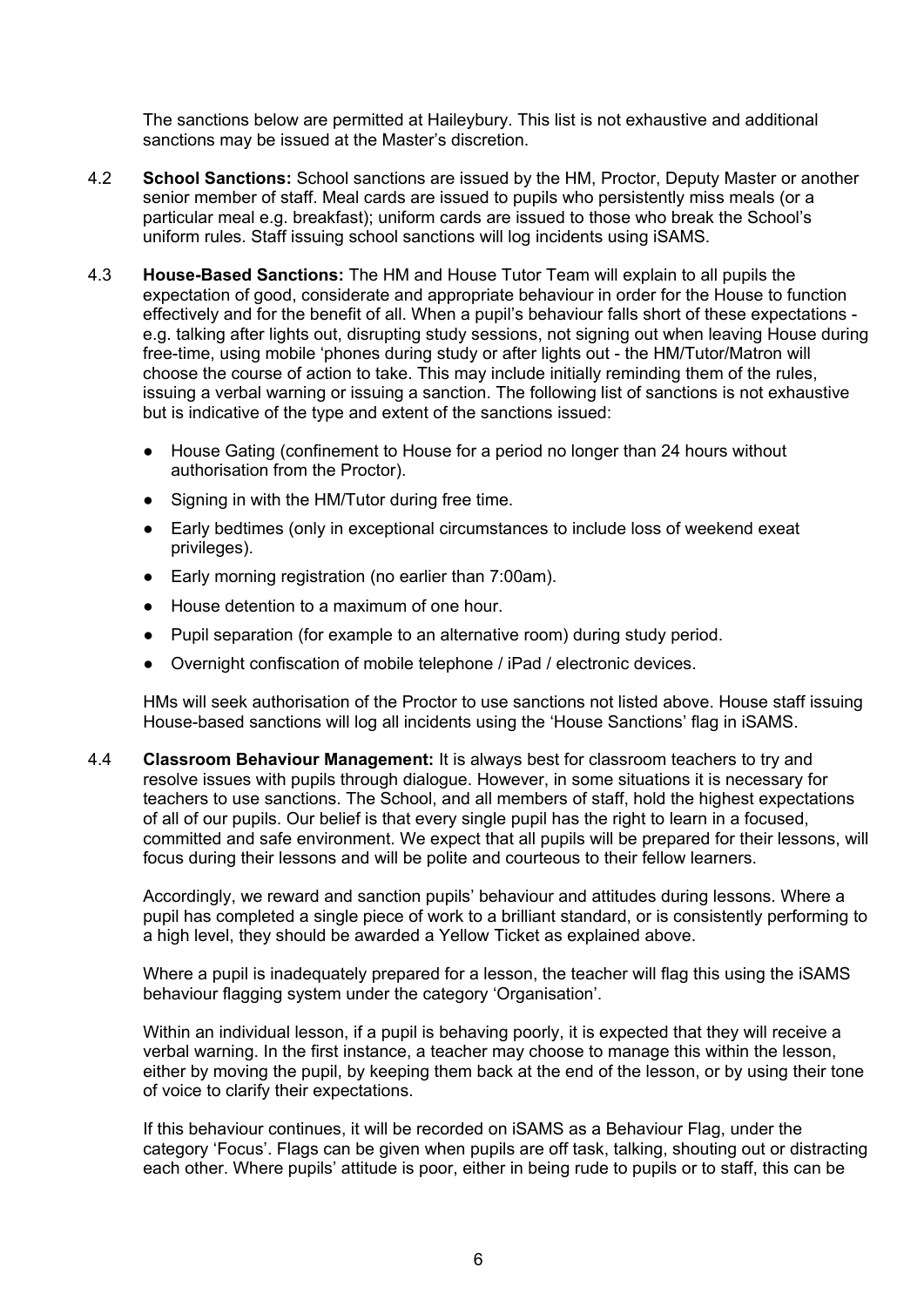flagged under 'Attitude'. When recording flags on iSAMS, the teacher should note what action has already been taken. This may include putting the pupil into a school detention (see section 4.5).

It is expected that Heads of Year, HMs and Tutors will monitor trends in pupils' organisation, focus and attitude and take further action if appropriate such as placing that pupil on an Academic Report Card.

Once behaviour has been flagged, if the pupil continues to disrupt the lesson, the teacher may refer the pupil.

At this point, the pupil will report to the referral teacher on duty, usually the Proctor, Assistant Head (Heads of Year), the Deputy Head (Academic) or the Deputy Master. This member of staff will speak with the pupil in question and will make clear the expectations regarding classroom behaviour. If they are reassured that the pupil will seek to correct their behaviour, the pupil may attend subsequent lessons. A reconciliation meeting may be held. Such incidents will be logged using CPOMS as an Academic Cause for Concern.

In the lesson following the referral, if the pupil is referred again, they will meet with the Master. Such meetings will clarify expectations and will result in the pupil in question being placed on a behavioural contract. If this contract is broken, the pupil may be asked to leave the School.

4.5 **Tuesday School Detention:** This can be given by a member of staff for offences such as disruptive behaviour, foul or abusive language, spitting, chewing gum, violations of the uniform regulations, being late for or skipping lessons, leaving the school site during the Half or at lunch, and incorrect equipment at an activity. Detentions are also issued to pupils who break the rules of the ICT Appropriate Use policy, which can be found on the [portal.](https://portal.haileybury.com/showme/policies) Pupils placed in Tuesday School Detention are supervised by a member of SLT on Tuesdays from 5.20pm to 6:00pm. Compulsory written tasks are provided for completion during such detention.

A pupil who fails to attend a Tuesday School Detention without an acceptable reason will undertake the detention on the proceeding Saturday afternoon (see below).

If a pupil has been put in Tuesday School Detention three times in one term he or she will be referred their HM or the Proctor for a discussion about their behaviour.

- 4.6 **Lower School Detention:** Lower School detentions take place on a Monday or Wednesday lunchtime. Teachers enter the necessary information into 'Lower School Detention' on iSAMS.
- 4.7 **Saturday School Detention:** The following levels of Saturday Detention operate:
	- **Level 1 - 5:30pm to 6:30pm:** This detention will be given for the following reasons:
		- Failure to attend School Detention for no good reason.
		- Turning up late for a fixture without the correct kit or equipment.
		- Skipping a co-curricular activity.
		- Leaving at the end of a fixture or activity without permission from the member of staff in charge.
		- Poor behaviour.
	- **Level 2 - 7:00pm to 9:00pm:** For incidents more serious than those covered by a Level 1 Detention. These could include the use of foul language or poor behaviour in public or the deliberate cutting of a co-curricular commitment when selected to represent the School.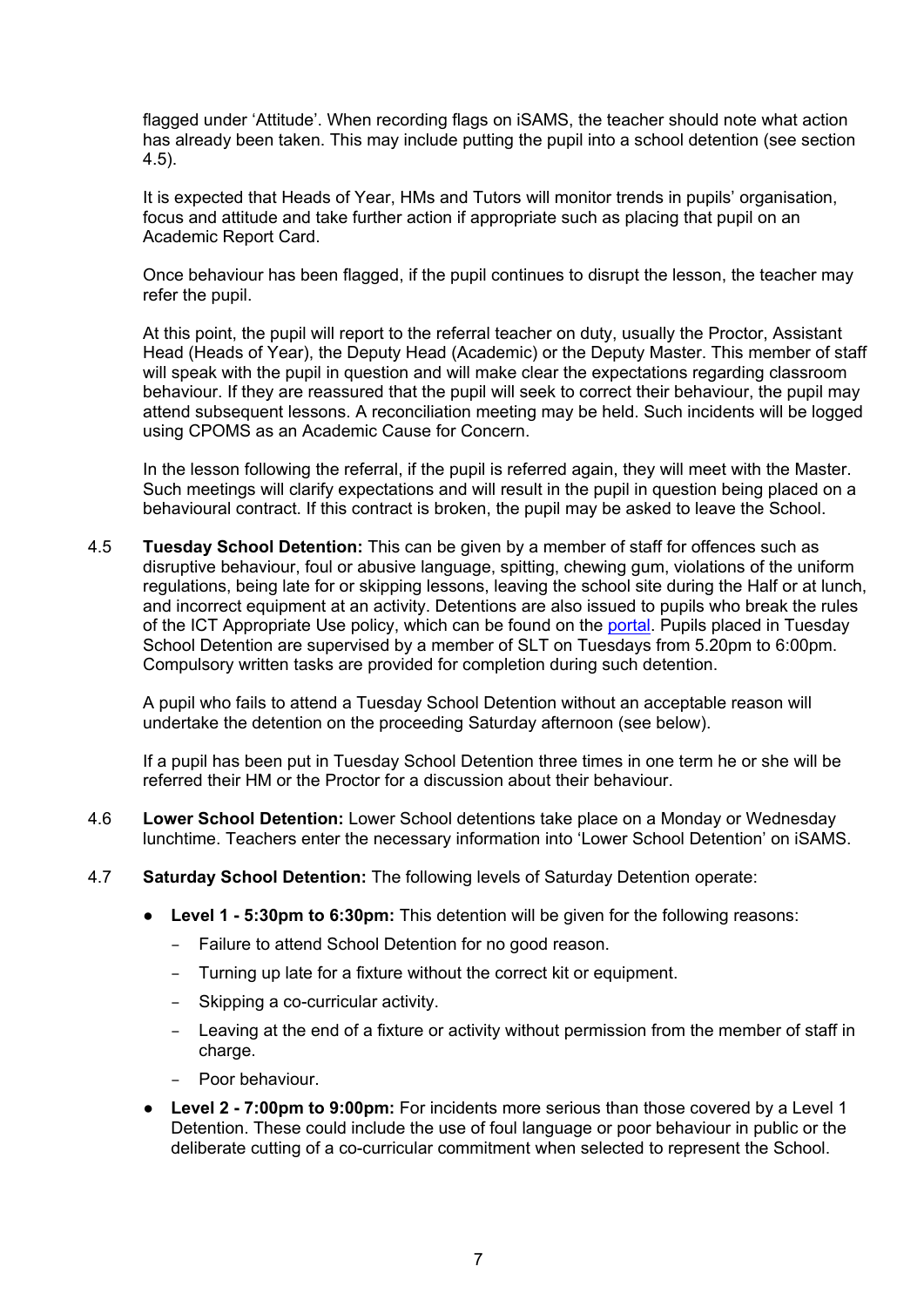● **Level 3 - 7:00pm to 10:00pm:** For major violations of school rules and regulations, including the first two smoking and/or drinking offences (NB: Please note the Alcohol, smoking and vaping policy on the [portal](https://portal.haileybury.com/showme/policies) provides further detail on other and further possible sanctions for these issues) or for the first two being 'out of bounds' offences. 'Out of bounds' includes if a member of the opposite sex is found in the residential areas of a boarding house. At the discretion of the Master and DSL, a pupil may also receive this detention for bullying.

All Saturday detentions will be discussed and agreed upon by the relevant HM, Proctor and Deputy Master. Parents of pupils concerned will be informed of any Saturday Detention by the HM.

All detentions will be logged by the Proctor onto iSAMS.

Lower School pupils may complete Level 1 Saturday School Detentions on a Monday or Wednesday lunchtime at the discretion of the Proctor and Head of Lower School. Given their age, Lower School pupils entered for a Level 2 Saturday Detention may receive a Saturday Lower School Detention from 11.45 am to 1.45 pm at the discretion of the Proctor and the Head of Lower School. The Proctor reserves the right to ask Lower School pupils entered for a Level 3 detention to complete a three-hour detention on a Saturday evening.

- 4.8 **Additional Sanctions:** The following additional sanctions may be used:
	- **Suspension:** A pupil may be sent home for a period at the Master's discretion. A third smoking, drinking or 'out of bounds' offence automatically results in a suspension as does smoking inside a building.
	- **Internal Suspension:** This is issued for the same reasons as above but when the incident occurs towards the end of the term or circumstances dictate that the pupil needs to remain in school. The pupil will be required to remain in school either on a Sunday, on a day following the official end of term or they may need to return to school before the official start of term. The length of time of the internal suspension will be at the Master's discretion. All pupils on internal suspension will have a report card signed every hour, on the hour.
	- **Permanent Exclusion:** This is issued for an extremely serious offence or following written warnings to parents by the Master that further offences may result in permanent exclusion. Details of the circumstances in which a pupil may be subject to permanent exclusion are set out in the 'Standard Terms and Conditions of Haileybury' and the 'Disciplinary Rules and Procedures of Haileybury', to which parents agree on the admission of their child. Should a pupil find him/herself at risk of being permanently excluded, the School's Procedure for Serious Disciplinary Cases will be followed.
- 4.9 **General Guidance to Teachers:** All sanctions must be proportional to the circumstances of the case. In assessing the sanction, the teacher should consider the behaviour in the context of the surrounding circumstances including any special educational need or disability. The sanction imposed may be adjusted where a pupil has an identified special educational need or disability. Staff should liaise with the Head of Learning Support if they require guidance on appropriate sanctions for pupils in such circumstances.
- 4.10 **Keeping Records:** Electronic records of minor incidents and any disciplinary sanctions imposed are kept by the relevant HM to evaluate the effectiveness of the approach adopted and to enable the identification of any patterns in poor or unacceptable behaviour so that appropriate remedial actions can be taken. These records will be checked by the Proctor and Deputy Master each term. In addition, the Proctor and Deputy Master will monitor the proportion of sanctions issued to pupils on the SEND register and follow up accordingly with the HM and Head of Learning Support if necessary.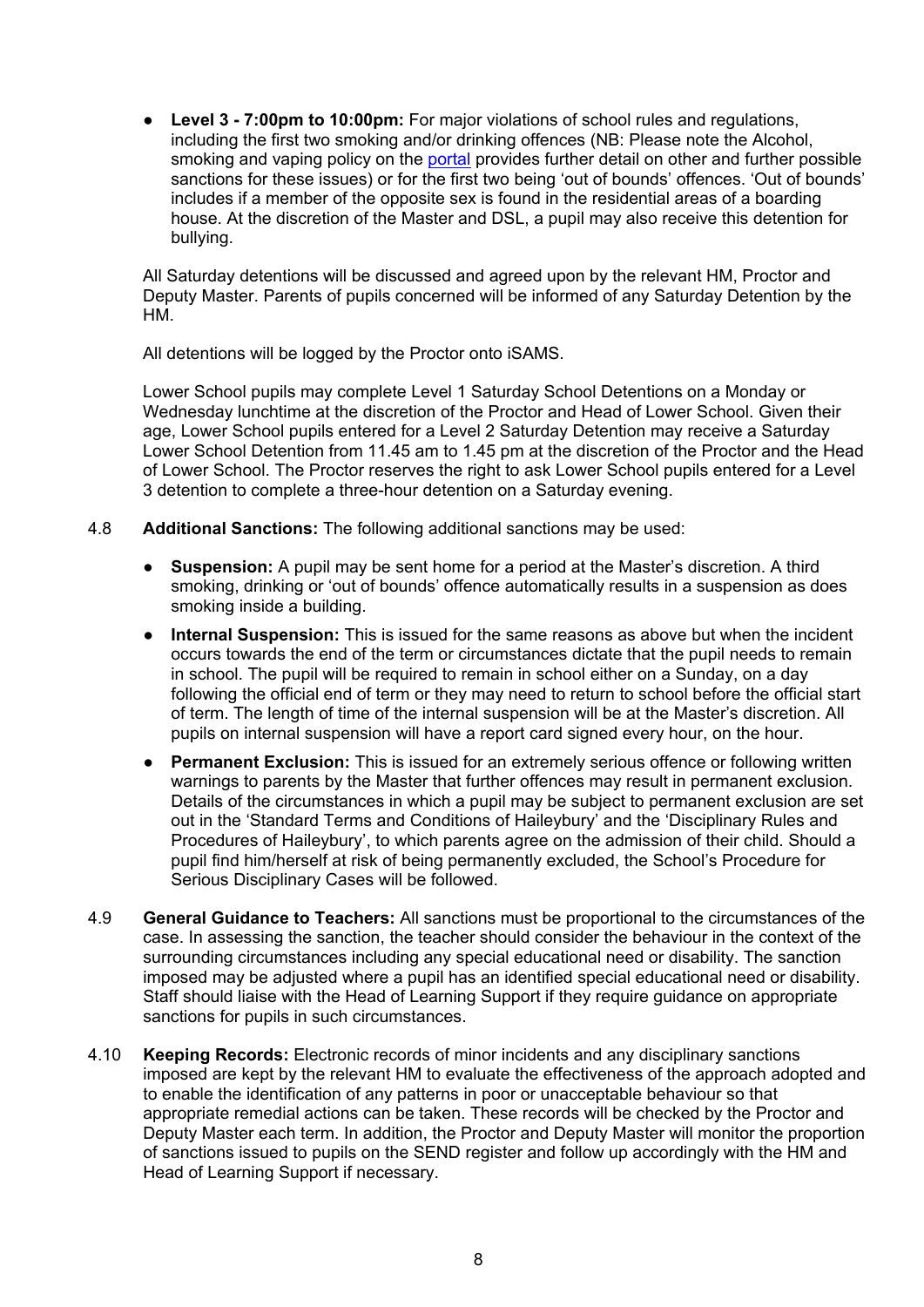Electronic records of serious incidents and the disciplinary sanctions imposed are kept by the Proctor and Deputy Master to evaluate the effectiveness of the approach adopted, to enable the identification of any patterns (for example in bullying, and if related to any protected characteristics) and enable remedial actions to be taken where necessary. The Proctor will report any findings to the Master who will, in turn, report findings to the Governing Council.

The use of, and any threat to make use of, Corporal Punishment is forbidden.

# **5. Use of Restraint by Teachers[1](#page-8-0)**

- 5.1 **Reasonable Force:** All staff should be aware of Section 550A added to the Education Act 1996 which confirms that, where necessary, reasonable force can be used to control or restrain pupils. National Boarding Standards make clear that restraint should be 'by reasonable, noninjurious means'. There is a wide variety of situations in which reasonable force might be appropriate, or necessary, to control or restrain a pupil. They will fall into three broad categories:
	- Where action is necessary in self-defence or because there is an imminent risk of injury to the pupil or to others.
	- Where there is a developing risk of injury, or significant damage to property.
	- Where a pupil is behaving in a way that is compromising good order and discipline.

There is no legal definition of 'reasonable force', so it is not possible to set out comprehensively when it is reasonable to use force, or the degree of force that may reasonably be used. It will always depend on all the circumstances of the case. 'Reasonable in the circumstances' means using no more force than is needed.

Teachers may use physical intervention to avert '*an immediate danger of personal injury to, or an immediate danger to the property of, a person*' (including a pupil). Staff should never lock someone into a room as a form of restraint.

In cases where staff may find themselves dealing with difficult behaviour, they are encouraged to use the following strategies:

- Remain calm and measured.
- Do not humiliate or insult a pupil.
- Give clear reasons why the pupil's conduct is unacceptable.
- Explain the consequences of the pupil's refusal to co-operate.
- Avoid any action that might exacerbate the situation.
- Allow the pupil to give his or her version of the incident.
- Communicate in a calm way to prevent the incident from escalating.
- Summon the support of a nearby colleague if necessary.
- Ensure there are witnesses where possible.
- Keep talking to defuse the situation.

 $\overline{a}$ 

● Use physical intervention only when all other methods have failed.

<span id="page-8-0"></span><sup>&</sup>lt;sup>1</sup> For further information please refer to the Department for Education document. 'Use of reasonable force – advice for headteachers, staff and governing bodies July 2013'.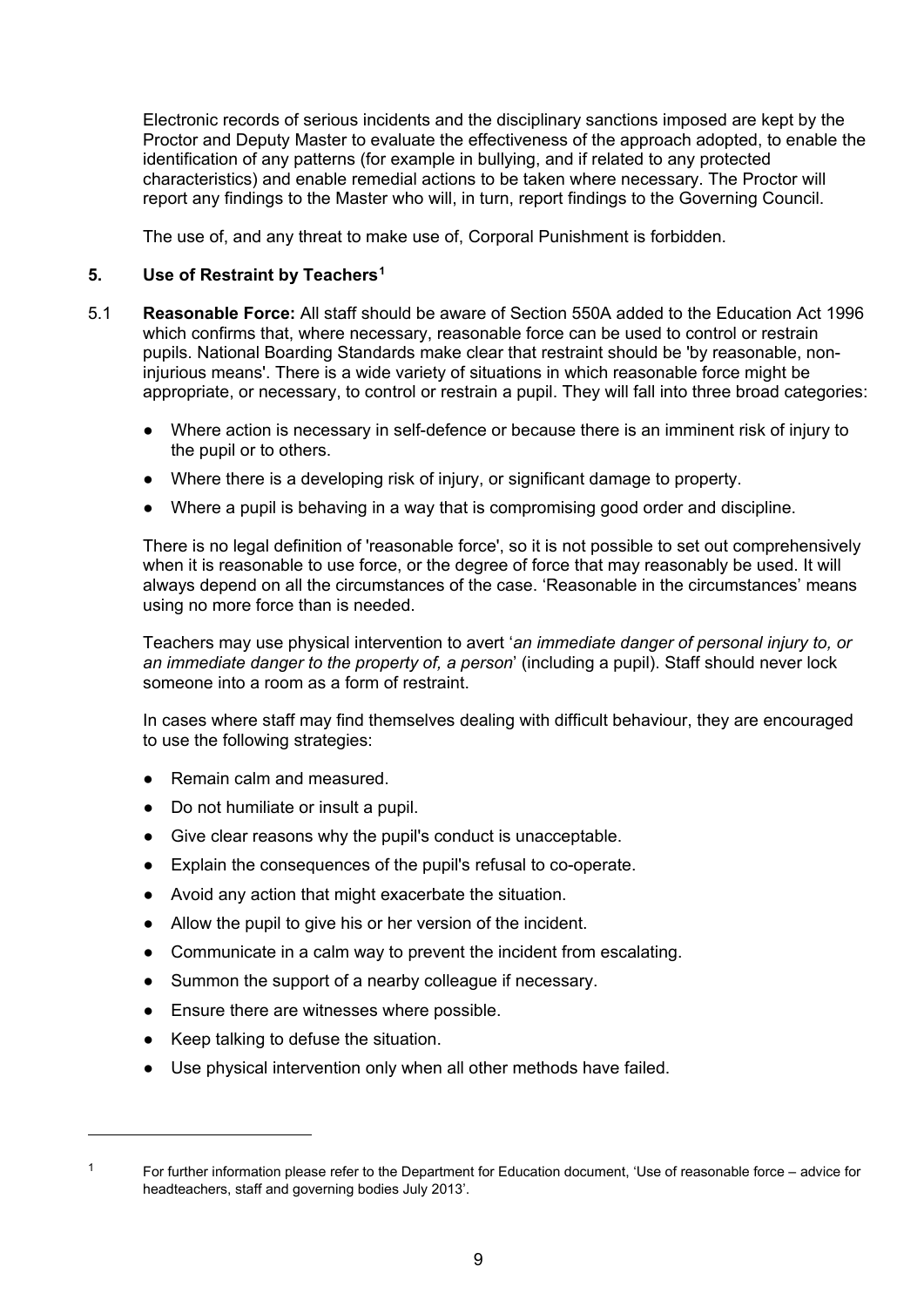- 5.2 **Recording Incidents:** It is important and required by the National Boarding Standards that there is a detailed, contemporaneous, written report of any occasion (except minor or trivial incidents) where force is used. Immediately following any such incident the member of staff concerned should tell the Master, Deputy Master, Proctor or a senior member of staff and provide a written report as soon as possible afterwards. The report should include:
	- The name(s) of the pupil(s) involved and when and where the incident took place.
	- The names of any other staff or pupils who witnessed the incident.
	- The reason that force was necessary (e.g. to prevent injury to the pupil, another pupil or member of staff).
	- How the incident began and progressed, including details of the pupil's behaviour, what was said by each of the parties, the steps taken to defuse or calm the situation, the degree of force used, how that was applied, and for how long.
	- The pupil's response and the outcome of the incident; details of any injury suffered by the pupil, another pupil, or a member of staff and of any damage to property.

They should also keep a copy of the report.

5.3 **Informing Parents:** Incidents involving the use of force can cause the parents of the pupil involved great concern. It is always advisable to inform parents of an incident involving their child and to give them an opportunity to discuss it. The Master, Deputy Master, Proctor or member of staff to whom the incident is reported will need to consider whether that should be done straight away or at the end of the school day and whether parents should be told orally or in writing.

#### **6. Confiscation of Pupil Property**

- 6.1 The Education Act 2006 gives teachers the authority to confiscate pupil property so long as three conditions apply:
	- 1) the person acting in this way has the appropriate authority, which any teacher does;
	- 2) the confiscation was on school premises or while the pupil was under the School's control;
	- 3) the confiscation was reasonable.

Teachers should use this authority carefully and with common sense. An obvious example is in relation to mobile phones. It would probably be judged reasonable to confiscate a mobile phone that was being used during a lesson to send or receive texts or play games, but it would probably not be reasonable or proportionate to keep that phone after the end of the school day on which it was confiscated (see the School's Searching Policy for further information)*.*

#### **7. Malicious Allegations Against Staff**

7.1 Haileybury will investigate all allegations against staff and will follow appropriate procedures in doing so. Where an investigation reveals that a pupil has made malicious or unfounded allegations against a member of staff, the School will take disciplinary action against that pupil and the full range of sanctions will be considered in such cases.